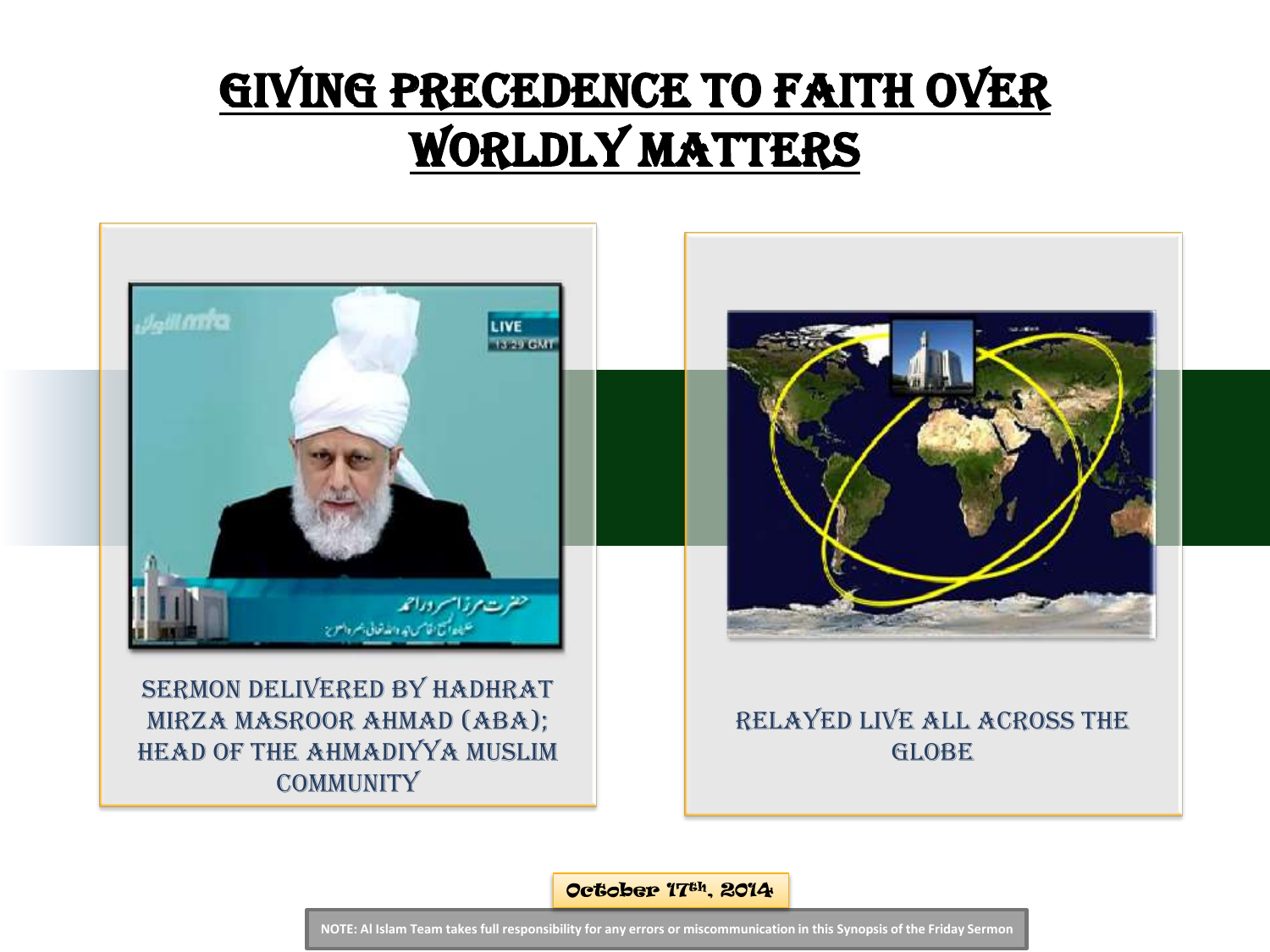#### Giving precedence to faith over worldly **MATTERS**



October 17th, 2014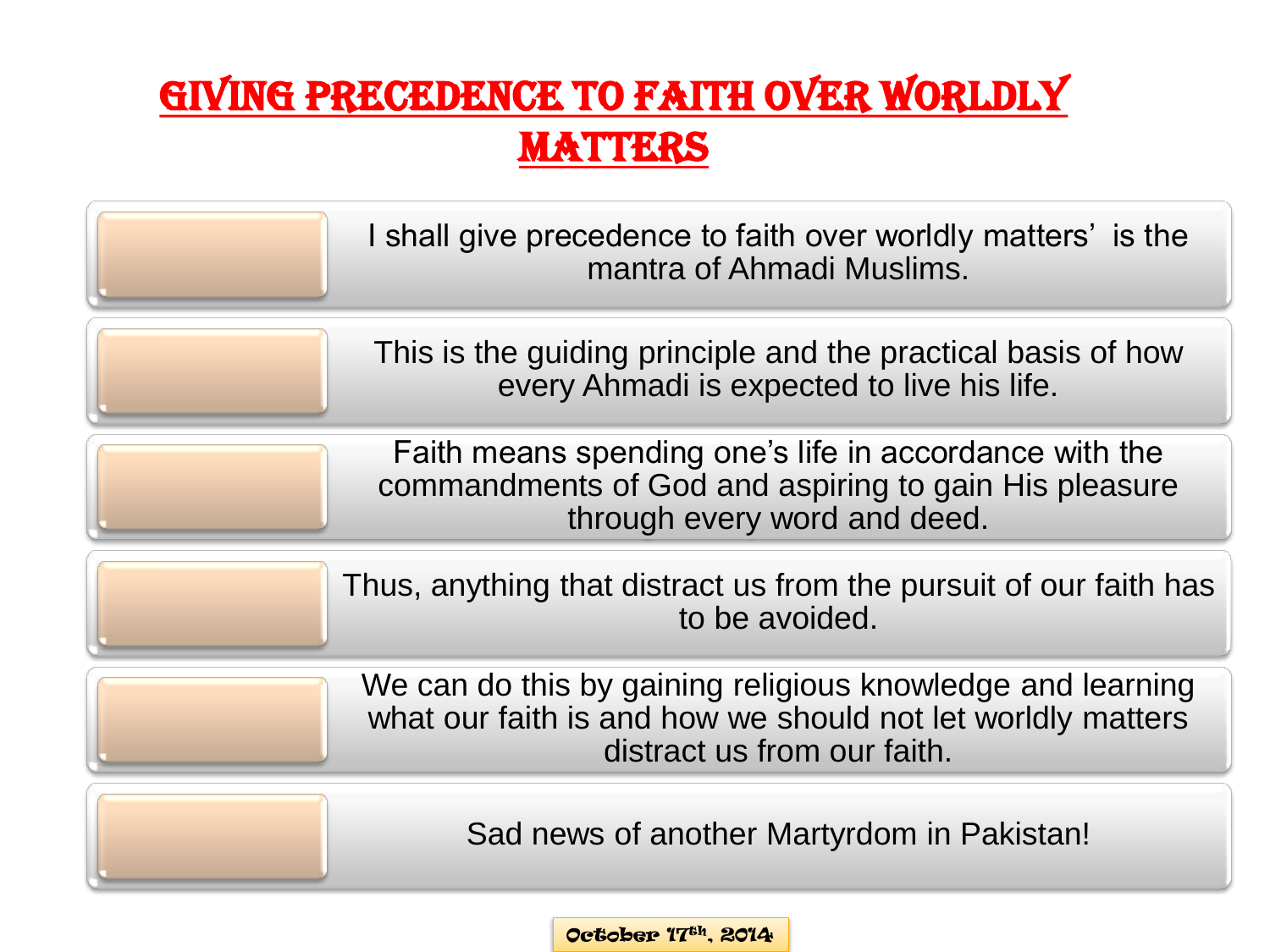October 17th, 2014

I shall give precedence to faith over worldly matters' is the mantra of Ahmadi Muslims.

This statement is the part of condition on Bai'at and our pledge.

We are reminded of this fundamental principle by our Khulafa and orators at different occasions.

This is the guiding principle and the practical basis of how every Ahmadi is expected to live his life.

An Ahmadi, who does not conduct him/herself according to this guiding principle can not sustain a true connection with Ahmadiyyat, Khilafat and Nizam of Jama'at .

For such a person, the promise of Bai'at and claim to strive to attain God's pleasure are just empty words!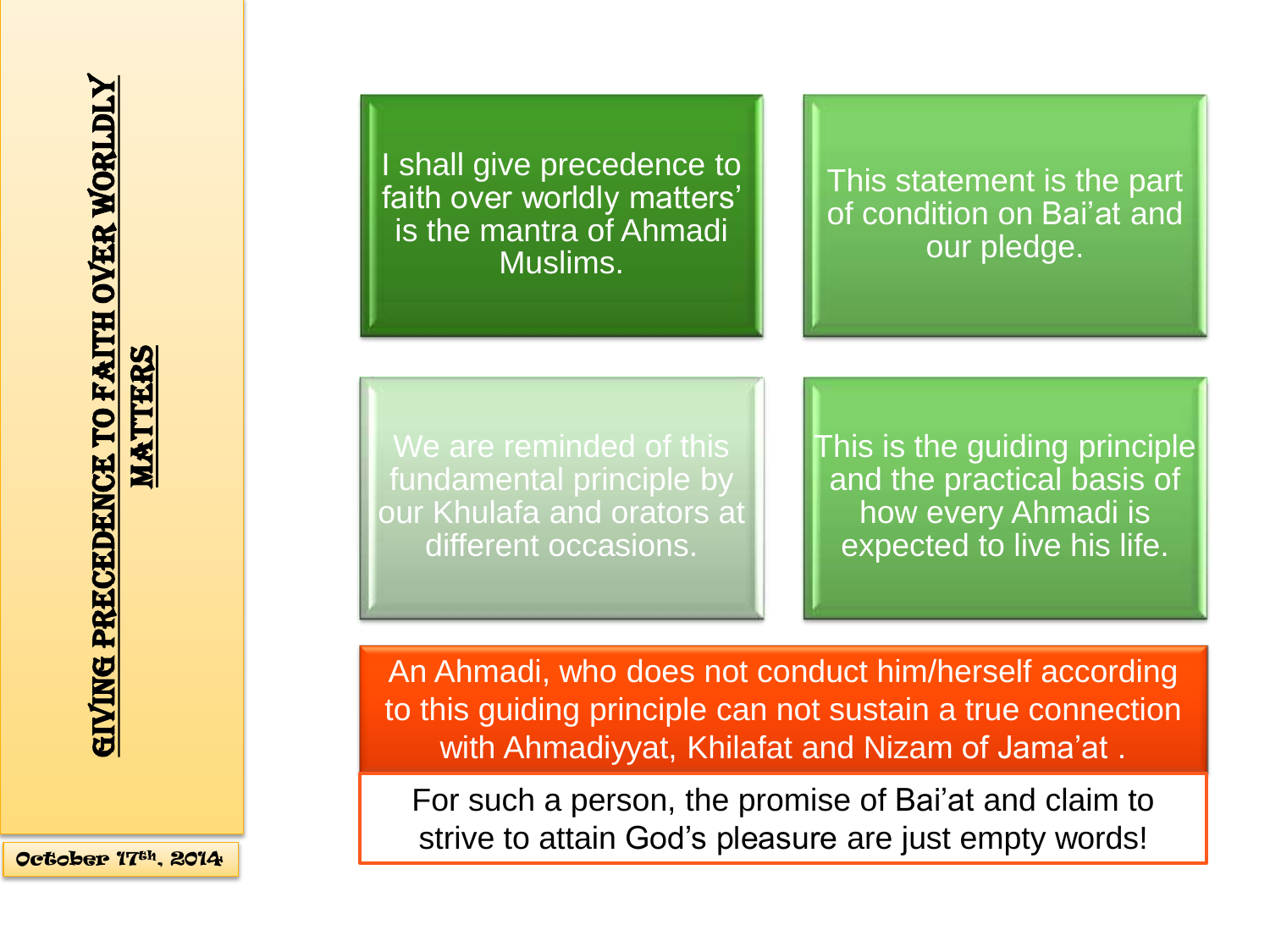In this regard the Promised Messiah (on whom be peace) said: 'If someone asserts during Bai'at that he will give precedence to faith over worldly matters but does not practice it and does not honour his pledge, then what care has God for him?

#### This phrase should be our guiding principle at all times.



What is faith?

Faith means spending one's life in accordance with the commandments of God and aspiring to gain His pleasure through our every word and deed.

October 17th, 2014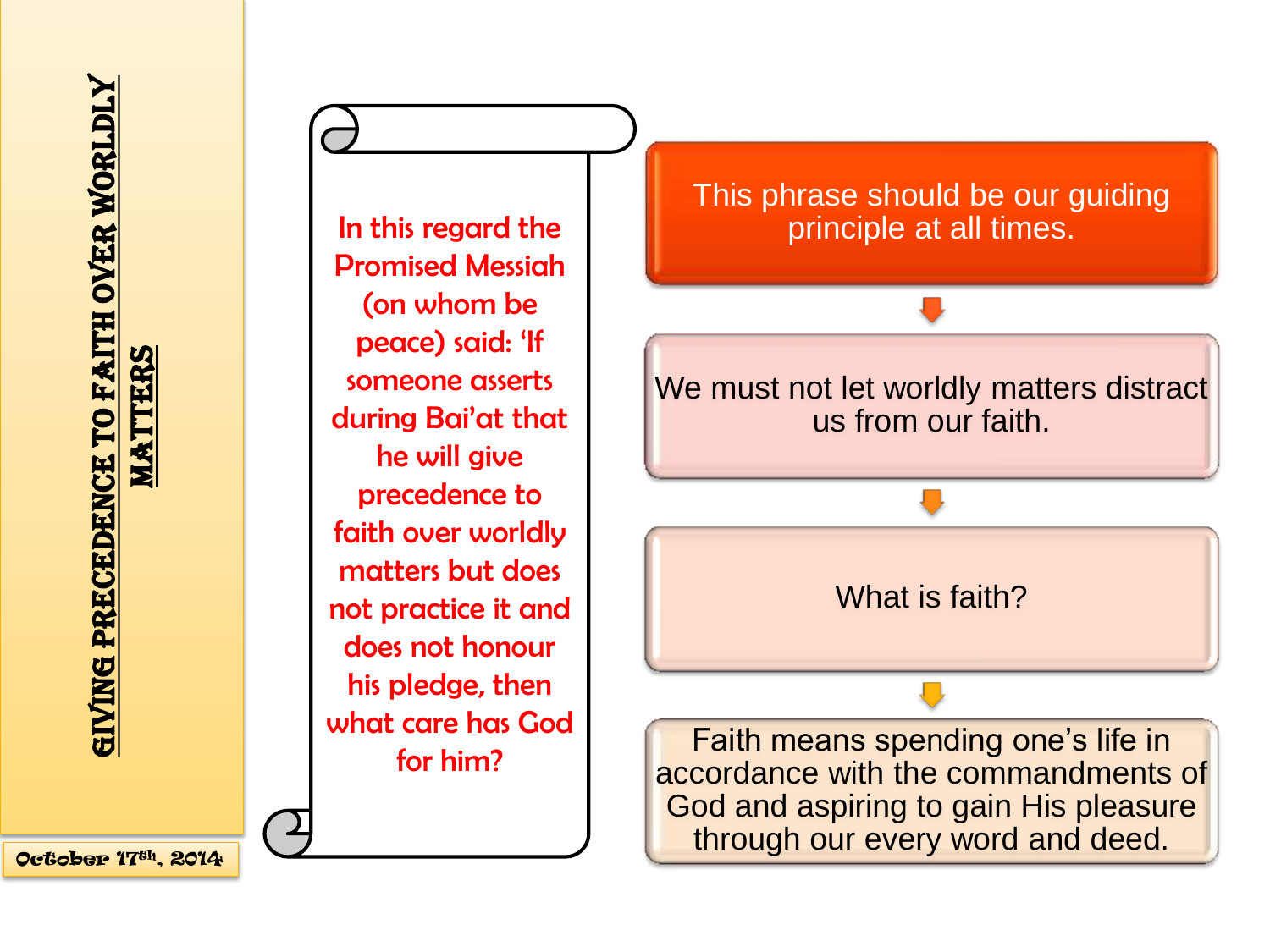So our ability to strive in the path of faith is different. This is because, in terms of our resources, capacity, knowledge and intellect, we are all different. When striving in the matter of faith, we are judged according to our intention.

However, it is possible for each one of us to have the same good intention, '**to give our faith preference over all worldly matters**'.

> Today's sermon was based on an exposition by Hazrat Musleh Maud (may Allah be pleased with him) on this subject.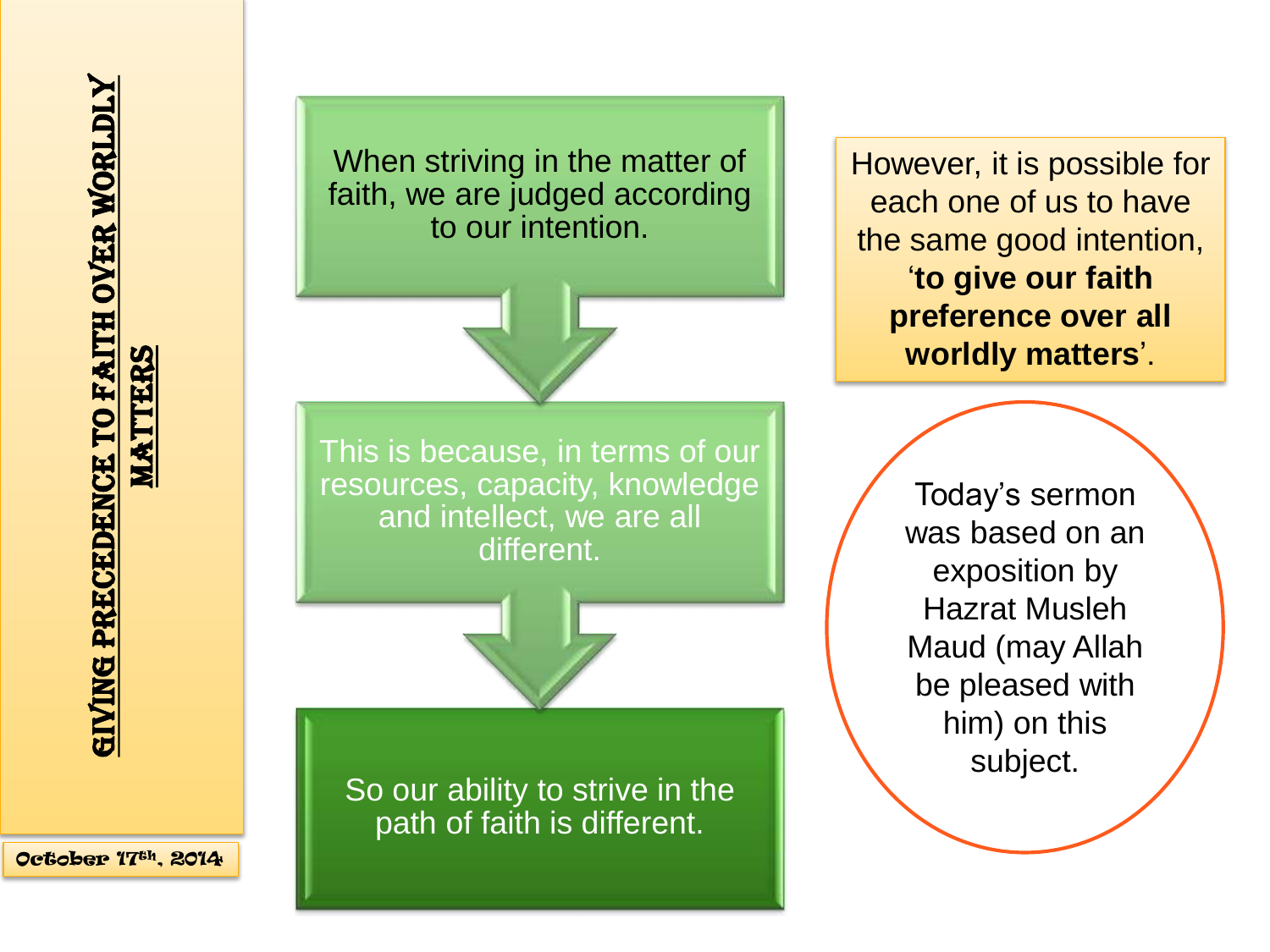

Intention plays a great part in what one can achieve in life.

For example, if one's intention is to always look immaculate, this will detract them from attaining their full potential, for they will avoid tasks that involve mud and dust.

While, those whose main intention is to attain a certain task, will be willing to get their hands dirty, sit in the dust and mud and do whatever it takes to achieve their goal.

Their commitment to appearance would not become a hindrance to what they achieve in life.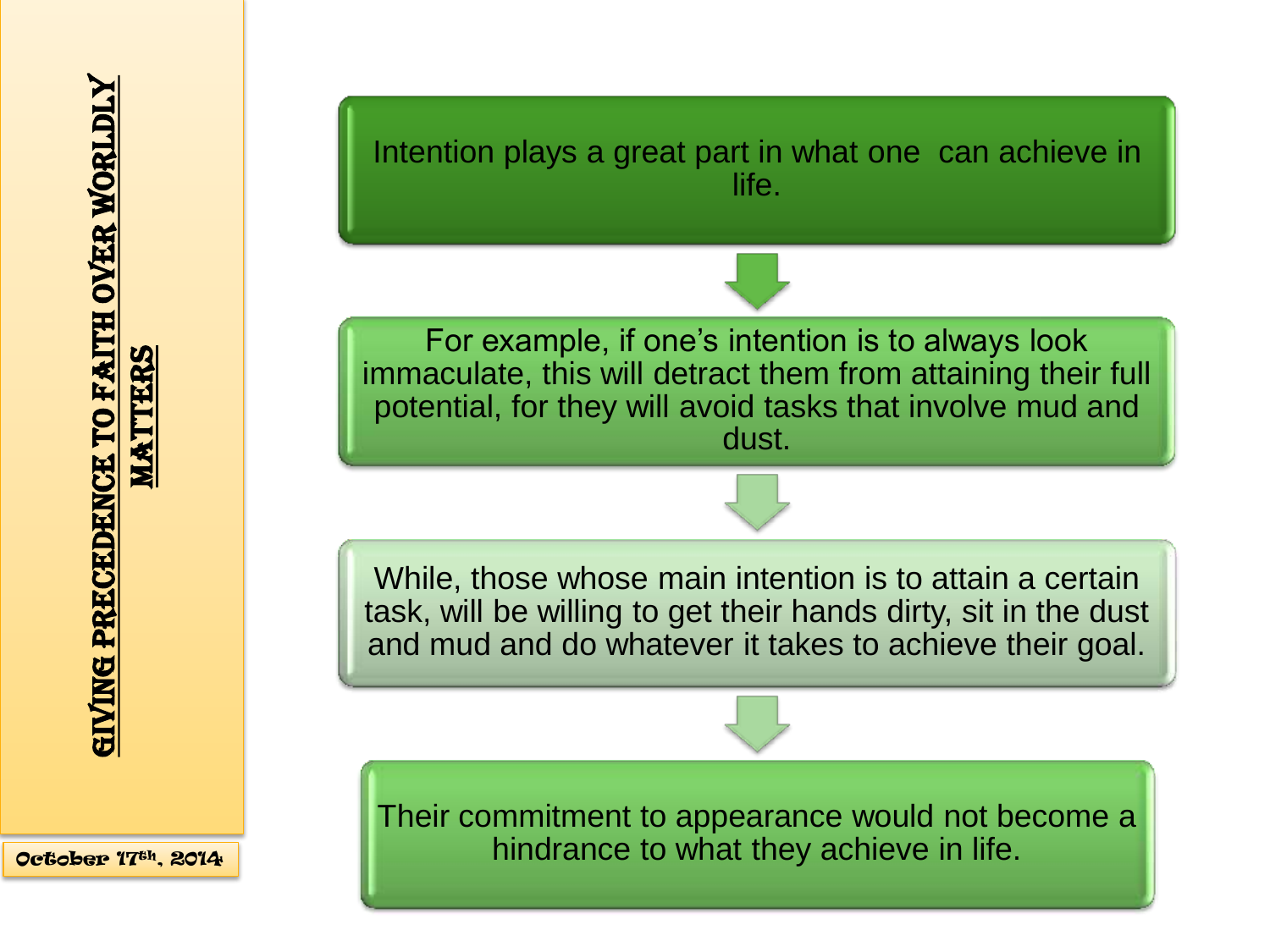**MATTERS MATTERS** 

Huzoor quoted an incidence from the life of Sir Walter Raleigh, who was noted for his courtly manners and immaculate dress sense.



Sir Walter Raleigh was reputed to have placed his cloak over a puddle in order to prevent Queen Elizabeth I from muddying her shoes.

So, in spite of being a dapper and stylish person Walter Raleigh forfeited his style for the Queen.

If a worldly person can sacrifice his valuable cloak to please his Queen by protecting her shoe, then just think how much we need to do for the propagation of Islam to attain the pleasure of our Creator!

Remember, when one seeks God's pleasure one becomes the recipient of Divine blessings and also has an excellent ending.

God's pleasure can be attained when one truly gives precedence to faith over worldly matters.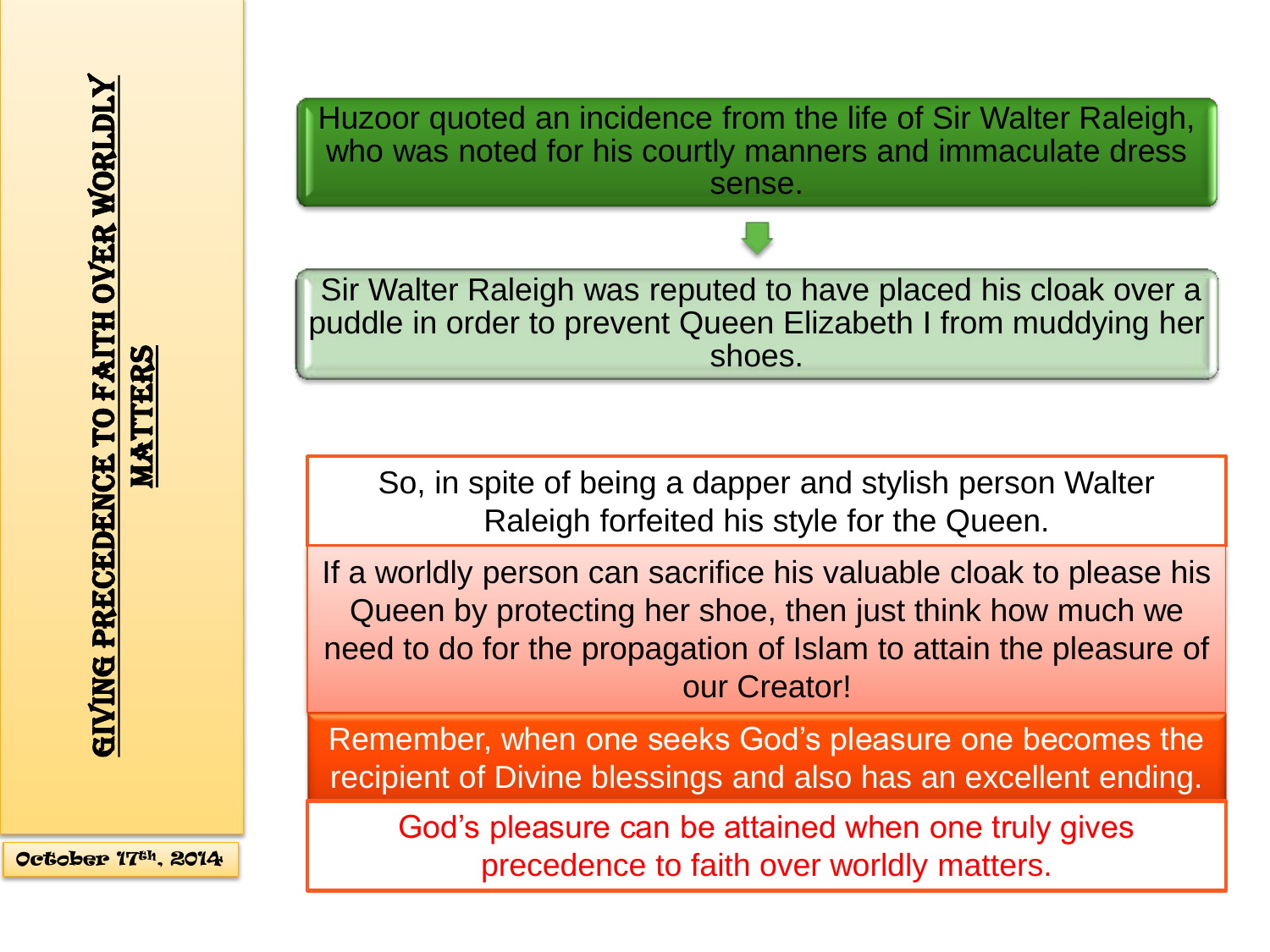October 17th, 2014

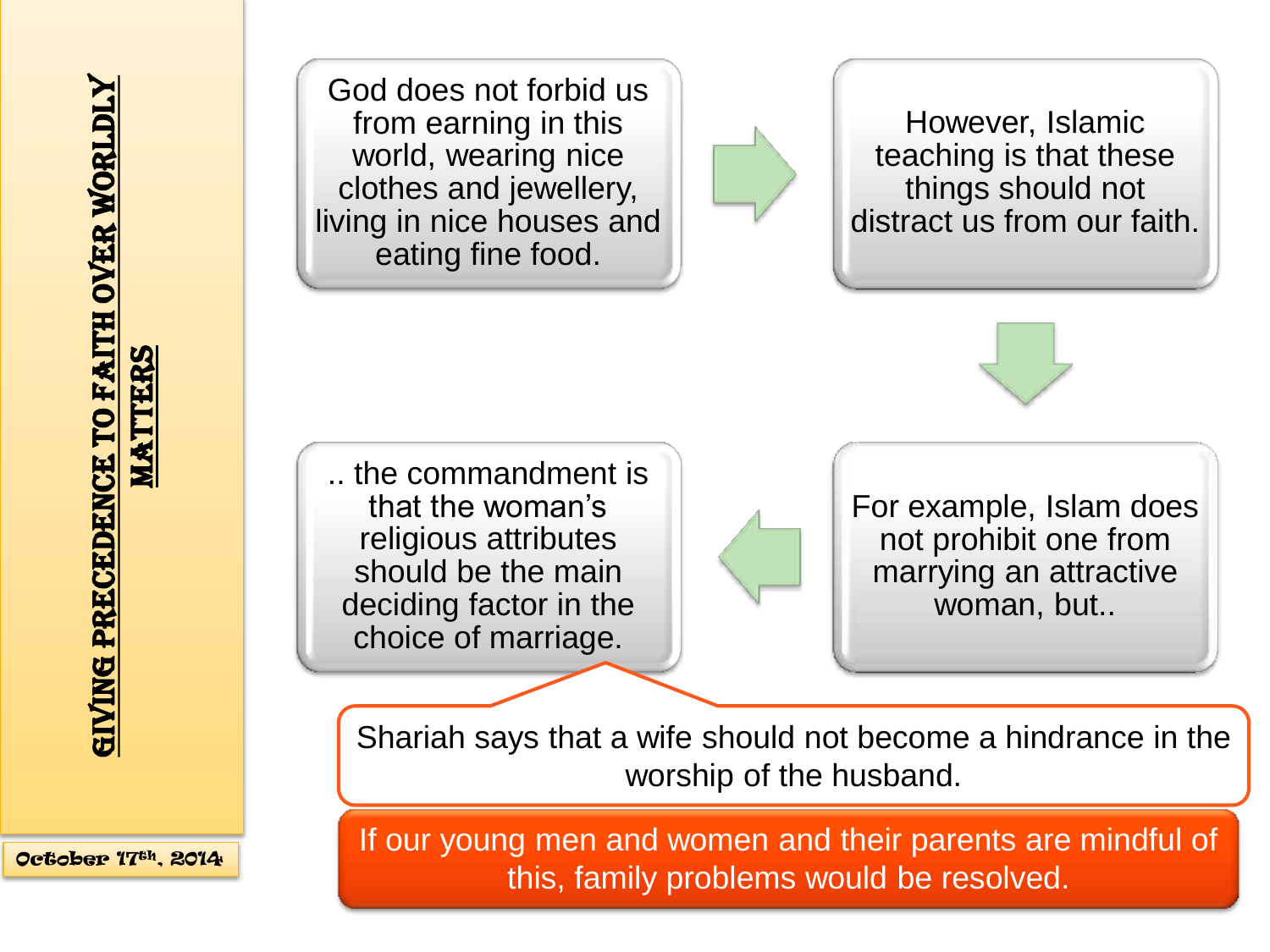



Similarly it is certainly not forbidden to wear fine clothes.

> To have an insight about how one can give precedence to faith over worldly matters, it is important to seek religious knowledge and put it in practice.

> Without gaining religious knowledge one cannot know what faith is and how should one give precedence to faith over other matters!.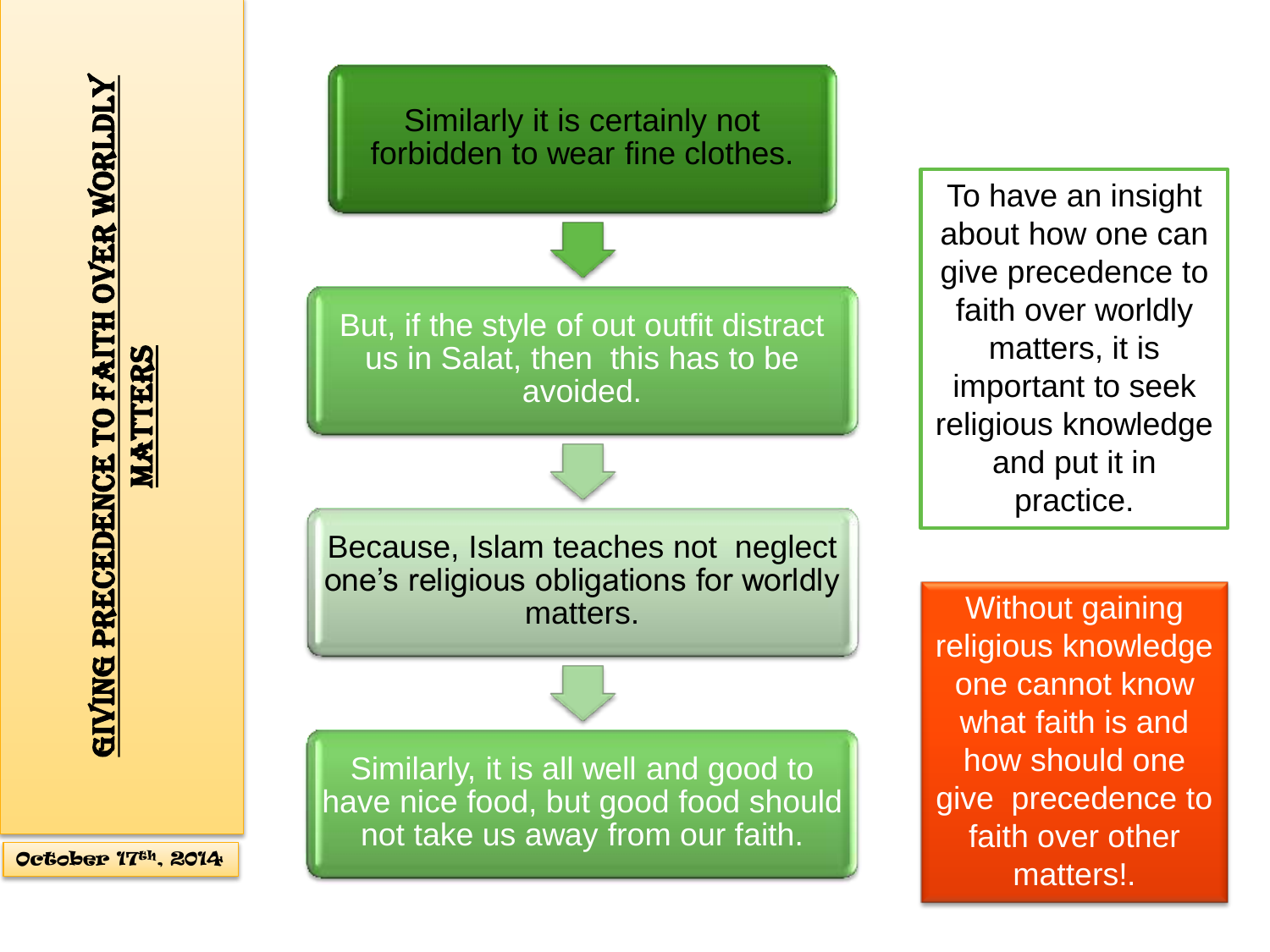The Promised Messiah (on whom be peace) said in this regard: 'Look, there are two types of people; firstly those who accept Islam and then become engrossed in worldly business and trade and Satan overcomes them. I do not mean here that trade is forbidden. …Those who become slaves of the world are aficionados of the world and Satan overcomes and vanquishes such people.

'The other type of people are those who are concerned about the advancement of faith. This is the group which is referred to as HizbAllah (party of Allah). They triumph over Satan and his hosts.'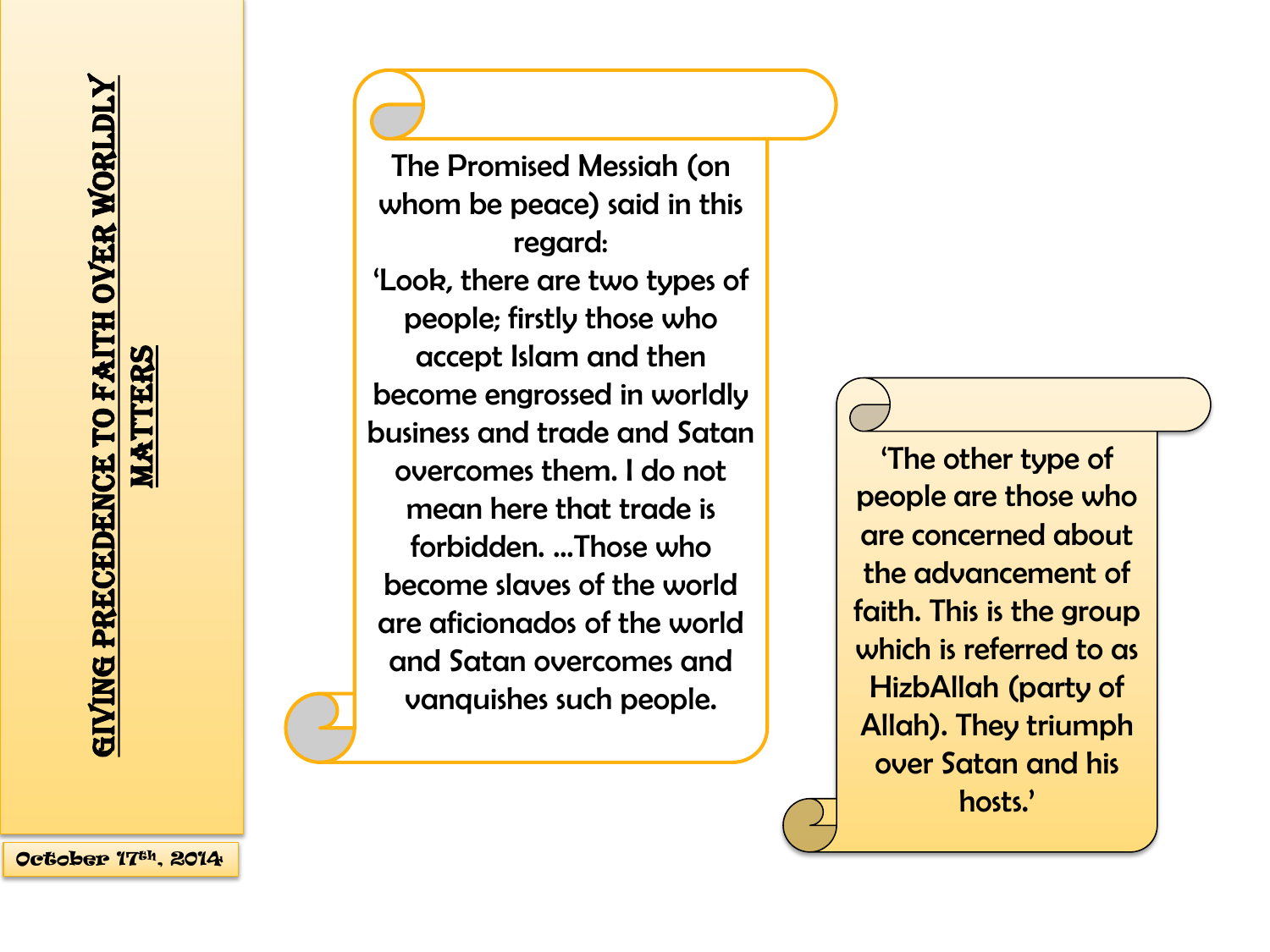We have to fulfil our responsibility of spreading the beautiful teaching of Islam by building mosques, translating the Holy Quran in various languages and promoting the best values. We can enjoy blessings of this world as much as we like, as long as they do not interfere with out ability to fulfil the rights of God and mankind and help to propagate our faith. It is really important to understand the concept of giving precedence to faith over worldly matters. The set of the set of the set of the set of the set of the set of the set of the set of the set of the set of the set of the set of the set of the set of the set of the set of the set of the set of the set of the

if we slacken in paying chanda so that we can buy the latest iPhone, then what is otherwise a lawful act, becomes a sin in the sight of God.

When one goes out to work to earn money with these intentions, then even earning a living becomes an aspect of faith.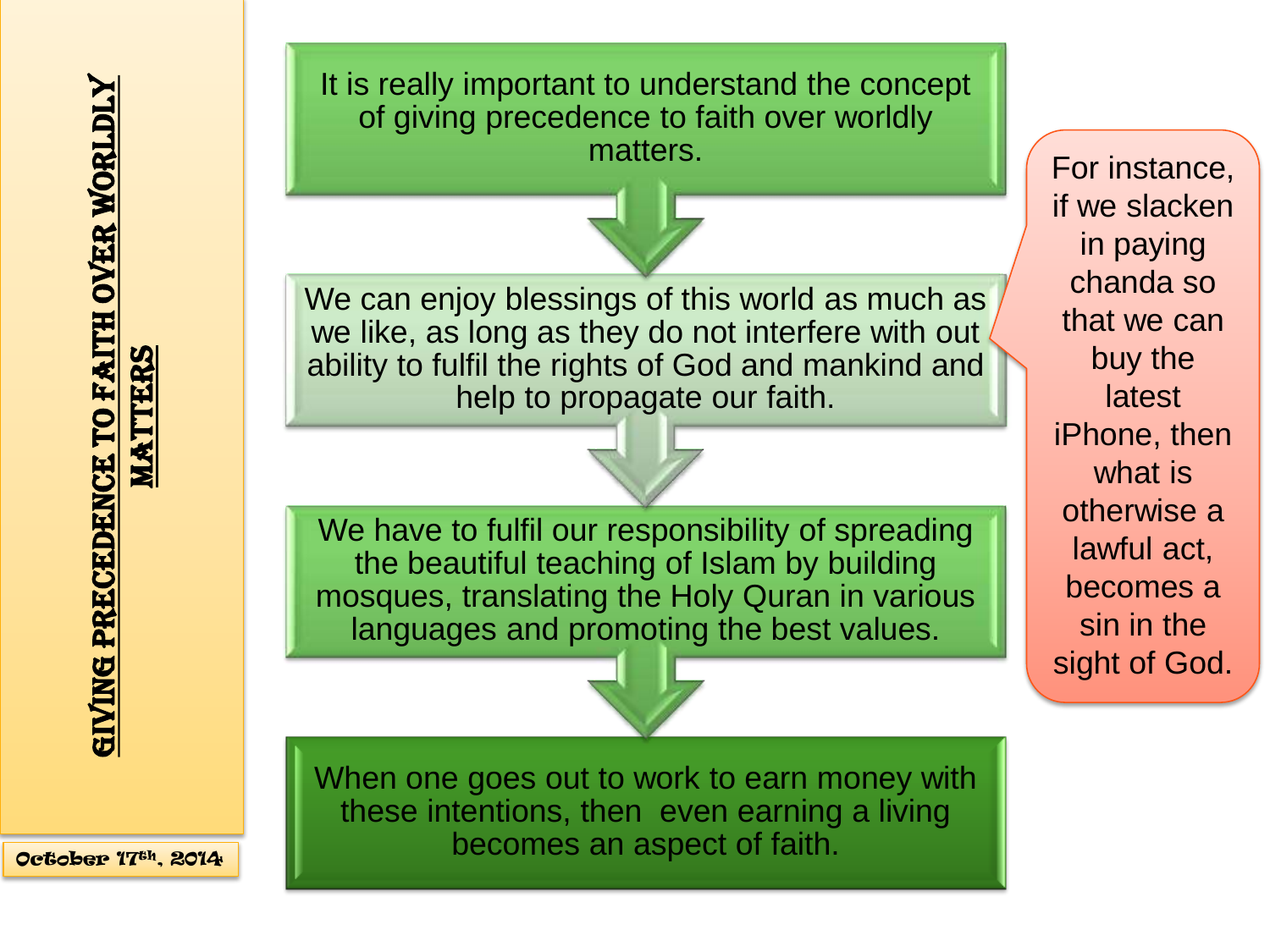October 17th, 2014



So anything, no matter how good, lawful and luxurious, if stands in the way of one's faith, is best avoided.

> We should try and instil this spirit in ourselves and this will incline us to seek the pleasure of God.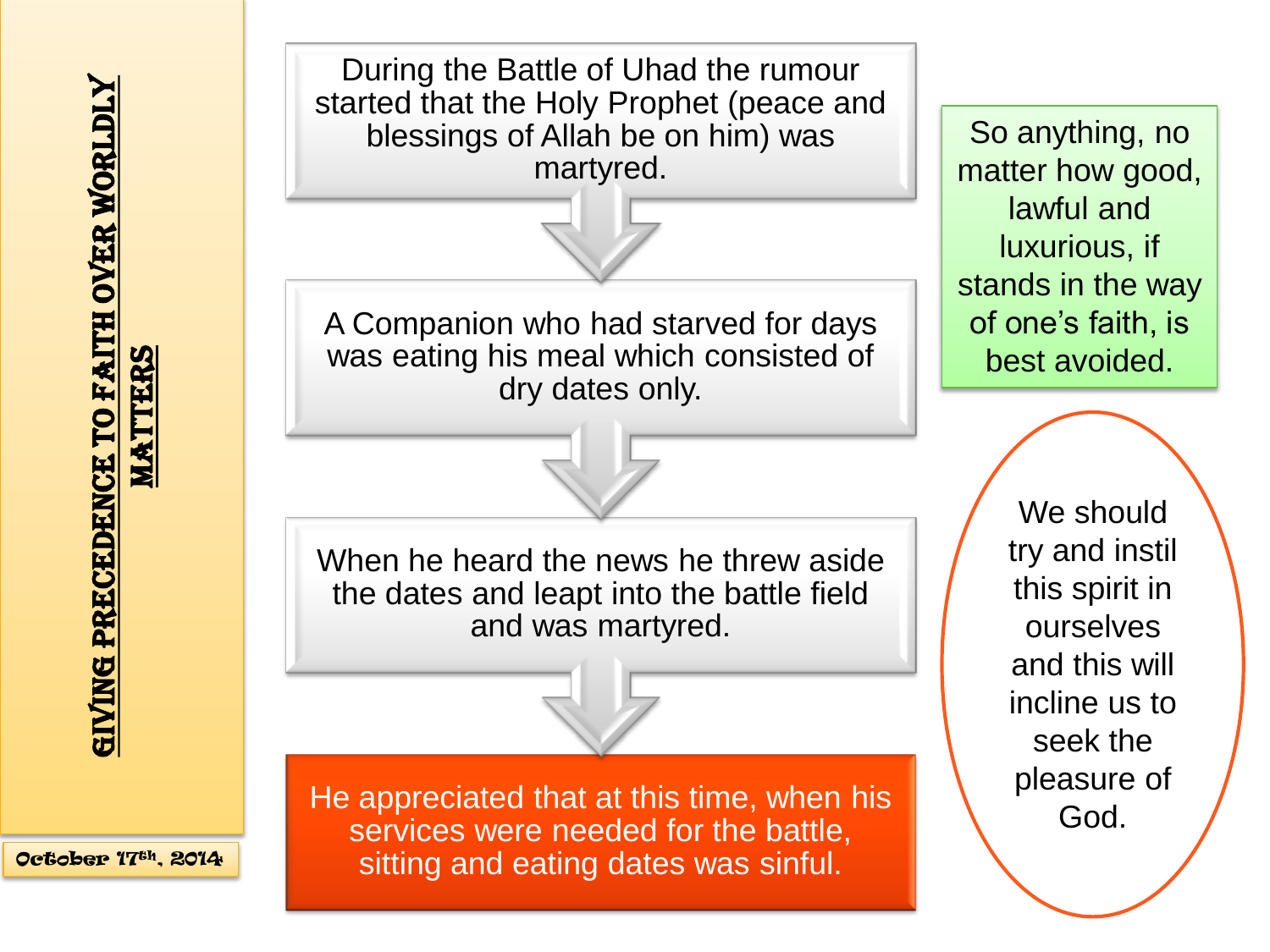A Tradition relates that the Holy Prophet (peace and blessings of Allah be on him) was sitting in the mosque with his Companions when three men walked in.

One of them saw space near the Prophet and quickly went and sat near him.

The second person sat behind other people where he found space and the third person thinking there was no space for him, turned away and left.

When the Holy Prophet (peace and blessings of Allah be on him) finished his discourse he explained that one of the three men sought refuge near God and God granted it to him.

The second man was a little abashed and God too treated him with abashment. That is, his taking seat in the assembly caused his sins to be forgiven by God.

The third person turned away and God also turned away from him.

On the face of it this is a very ordinary narrative. The third man assumed that there was no point in staying there and he left.

The first two were rewarded according to their actions and the third one remained deprived and caused Divine displeasure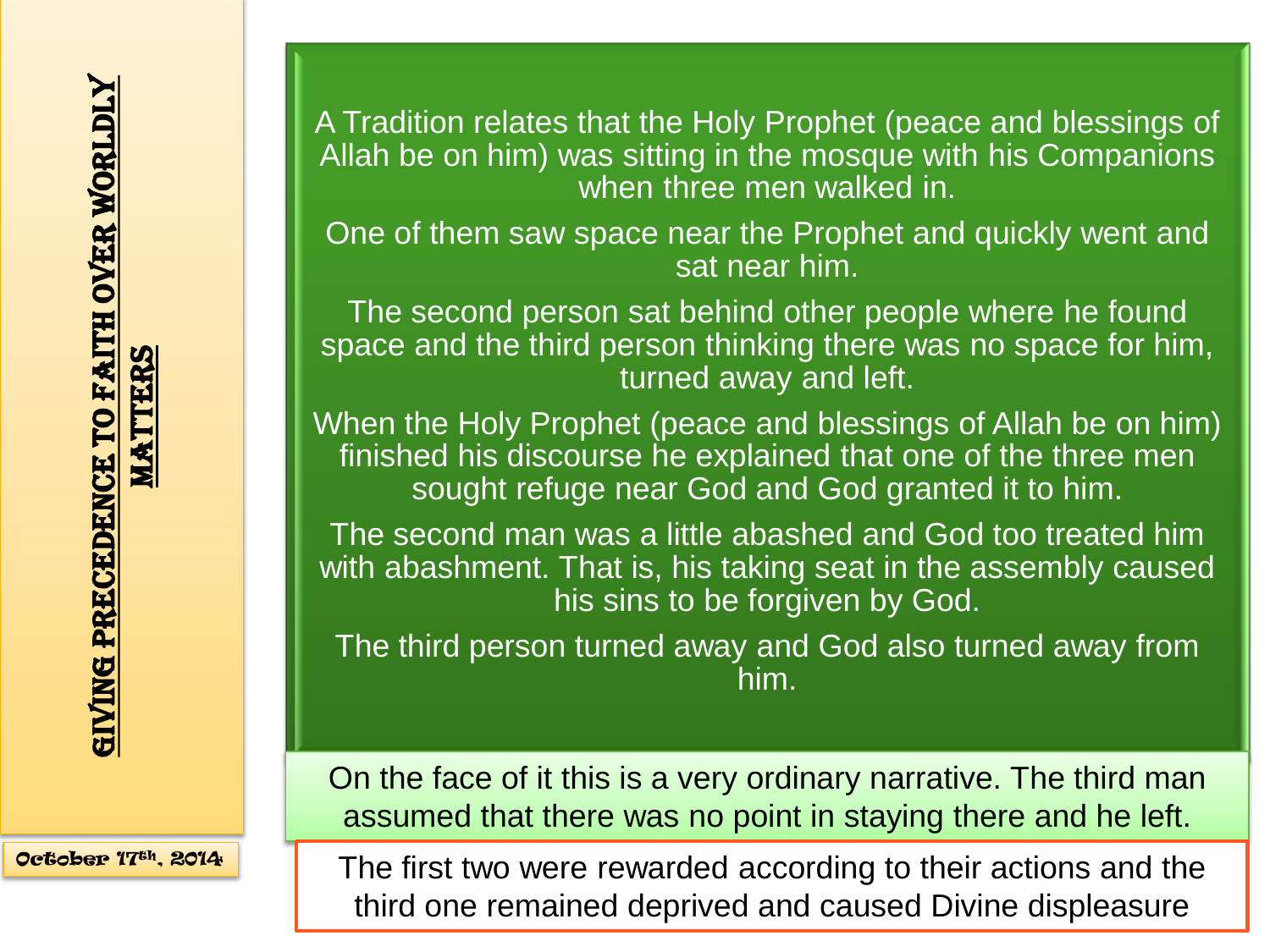A sacrifice made in the cause of Allah, at the time of need and with sincere intention is rewarded by God.

At times, a small financial contribution by a person, who has the capacity to make much bigger sacrifice, can suffice as long as his intention is to meets the need of the time.

At other times, a very small contribution by someone with limited resources will suffice, as his intention is to do his best for the need of the time!

October 17th, 2014

It should always be remembered that the real objective is to attain pleasure of God; therein lies success and prosperity.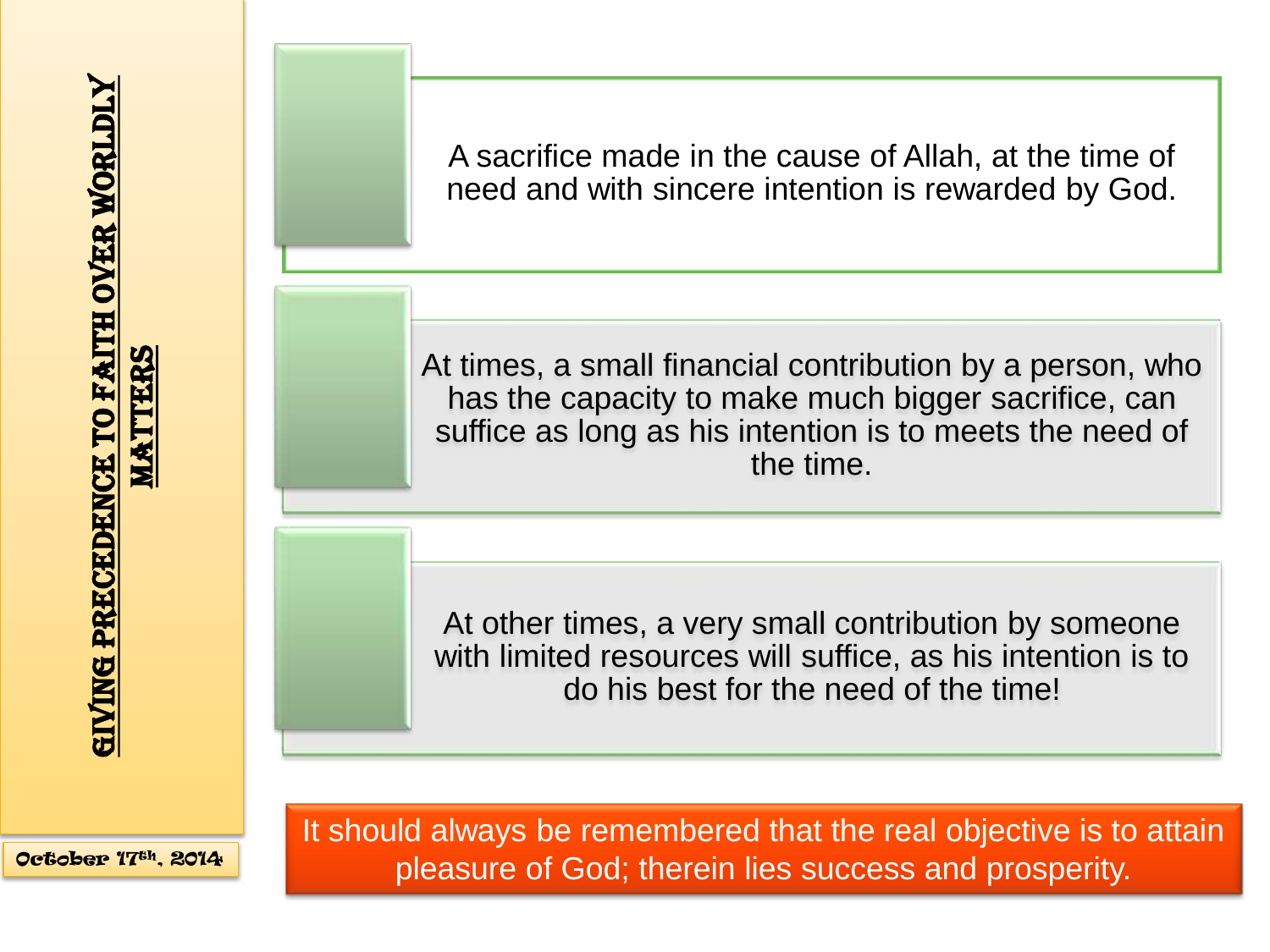October 17th, 2014

We have been given the responsibility to do great tasks. We pledge to sacrifice our life, property time and honour.

Indeed we should always ponder as to how we should utilise our capacities to give precedence to faith over worldly matters

God is not in need of anything of ours. It is indeed His grace and favour that He has told us that if we give precedence to faith over worldly matters we will attain His pleasure.

Otherwise God is not in need of any money; the sole purpose of financial sacrifice is to gain Allah's pleasure. God has bestowed us with children. It is a great responsibility of Ahmadi parents to do the upbringing of their children in a way that they may serve faith.

They should nurture their children in such a way that they have an insight into giving precedence to faith over worldly matters from childhood.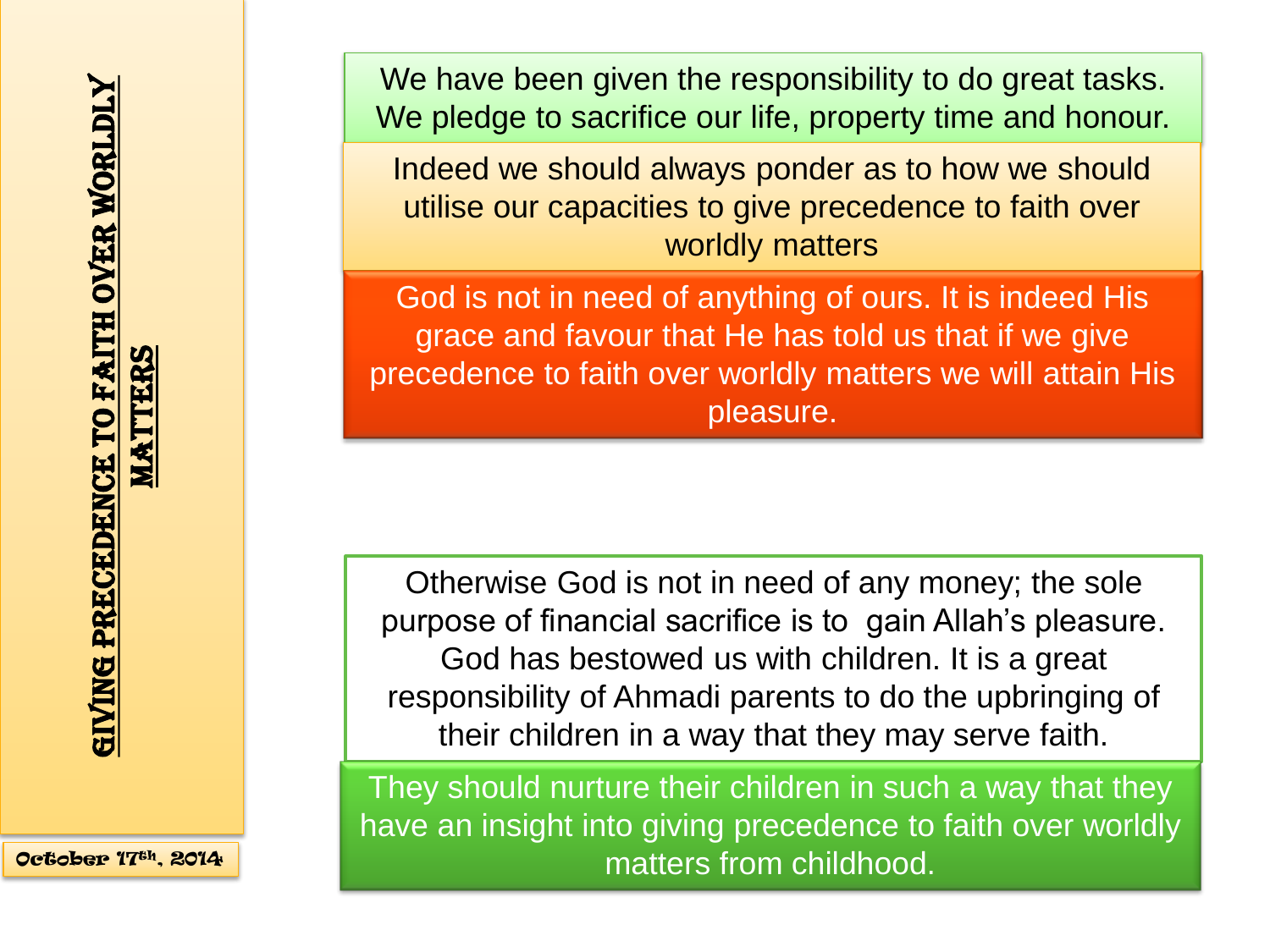Office-holders of all levels should appreciate that their responsibility to fulfil giving precedence to faith over worldly matters is more than others.

It is their responsibility to make other's understand about the objective of giving faith precedence over everything; they can only teach others if they practice this themselves!

Office-holder of every level, must develop a correct appreciation of their status and try and fulfil his pledge.

God always blesses the sincerity of those who serve faith and He confer His nearness to them.

Office-holders should try their utmost to attain this station.

May God enable office-holder of every level and every Ahmadi to have true insight of giving precedence to faith over worldly matters and to practice upon it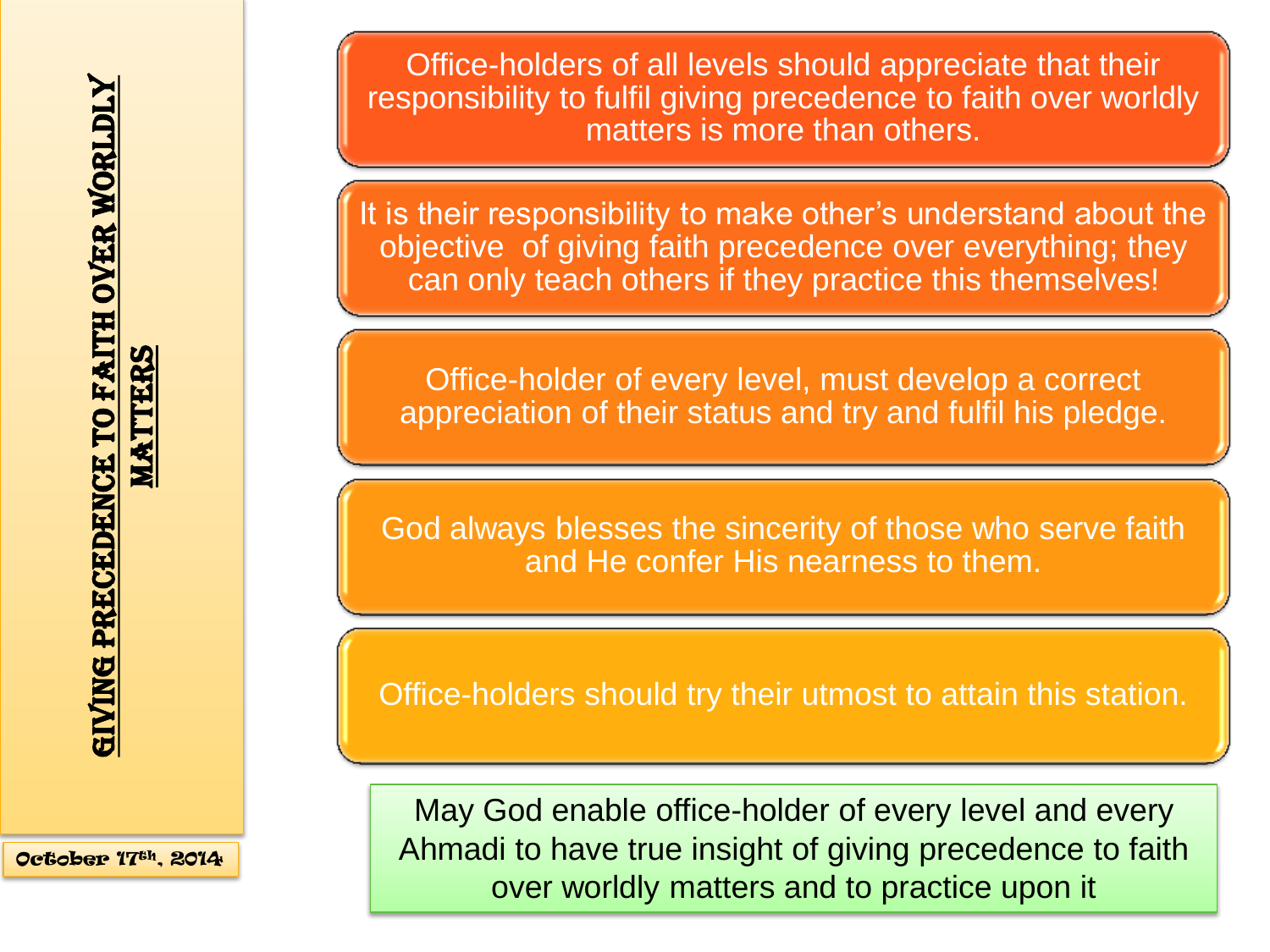

## **Martyrs of Ahmadiyyat**

He had also served Jama'at in other capacities. His home was used as Salat centre for a long time. Shaheed was always eager to do Jama'at work and had a devoted connection with Khilafat. His was regular in offering Salat and used to arrive at mosque two hours prior to Friday Prayers.